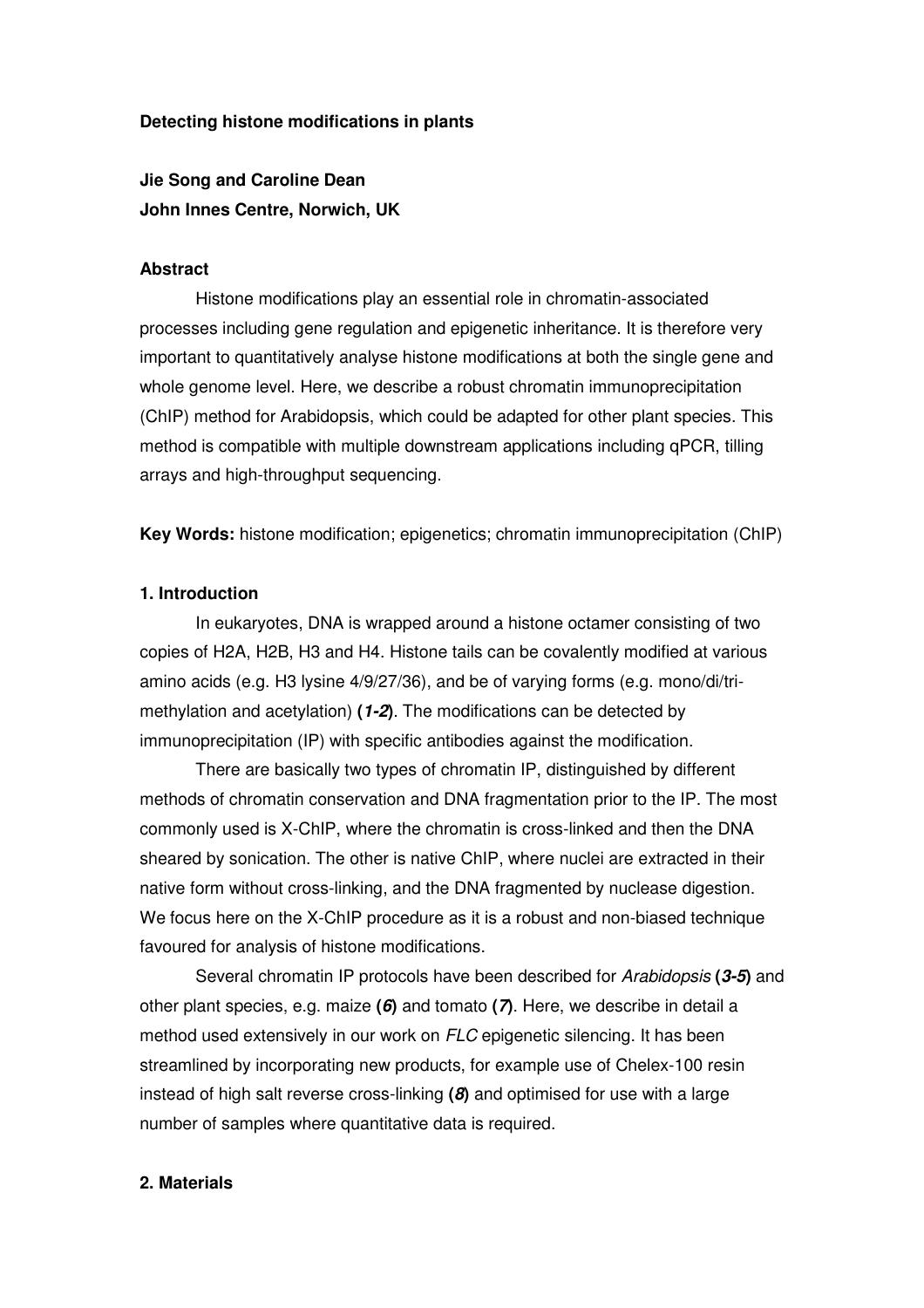Stock solutions (Section 2.1) are prepared and stored at room temperature. Buffers used in the experiment are prepared fresh on the day and kept at  $4\degree C$ . unless otherwise stated. β-mercaptoethanol and protease inhibitors are added to the solution just prior to use.

## **2.1 Stock solutions**

- 1. PBS buffer (10x): NaCl 1.3 M, Na<sub>2</sub>HPO<sub>4</sub> 30 mM, NaH<sub>2</sub>PO<sub>4</sub>, pH 7.4
- 2. Sucrose, 2 M
- 3. Tris-HCl, 1 M pH8
- 4. MaCl<sub>2</sub>, 1 M
- 5. Triton X-100, 10% (w:v)
- 6. EDTA, 0.5 M pH8
- 7. NaCl, 5 M
- 8. SDS, 10 % (w:v)
- 9. LiCl, 4M
- 10. NP-40, 10 % (w:v)

## **2.2 Chromatin extraction and DNA fragmentation**

- 1. Cross-linking solution: 1% (v:v) formaldehyde (Simga) in phosphate-buffered saline (PBS) buffer, freshly prepared at room temperature.
- 2. Quenching solution: 2 M glycine, freshly dissolved in  $ddH<sub>2</sub>O$  at room temperature.
- 3. Extraction buffer 1: 0.4 M sucrose, 10 mM Tris-HCl, pH 8.0, 5 mM βmercaptoethanol, protease inhibitor cocktail (cOmplete, Roche).
- 4. Extraction buffer 2: 0.25 M sucrose, 10 mM Tris-HCl, pH 8.0, 10 mM MgCl2, 1% (v/v) Triton X-100, 5 mM β-mercaptoethanol, protease inhibitor cocktail (cOmplete, Roche).
- 5. Extraction buffer 3: 1.7 M sucrose, 10 mM Tris-HCl, pH 8.0, 0.15% (v/v) Triton X-100, 2mM MgCl<sub>2</sub>, 5 mM β-mercaptoethanol, protease inhibitor cocktail (cOmplete, Roche).
- 6. Nuclei lysis buffer: 50 mM Tris-HCl, pH 8.0, 10 mM EDTA, 1% (w/v) SDS, protease inhibitor cocktail (cOmplete, Roche).

# **2.3 Immunoprecipitation**

1. ChIP dilution buffer: 1.1% (v/v) Triton X-100, 1.2 mM EDTA, 16.7 mM Tris-HCl, pH 8.0, 167 mM NaCl, protease inhibitor cocktail (cOmplete, Roche).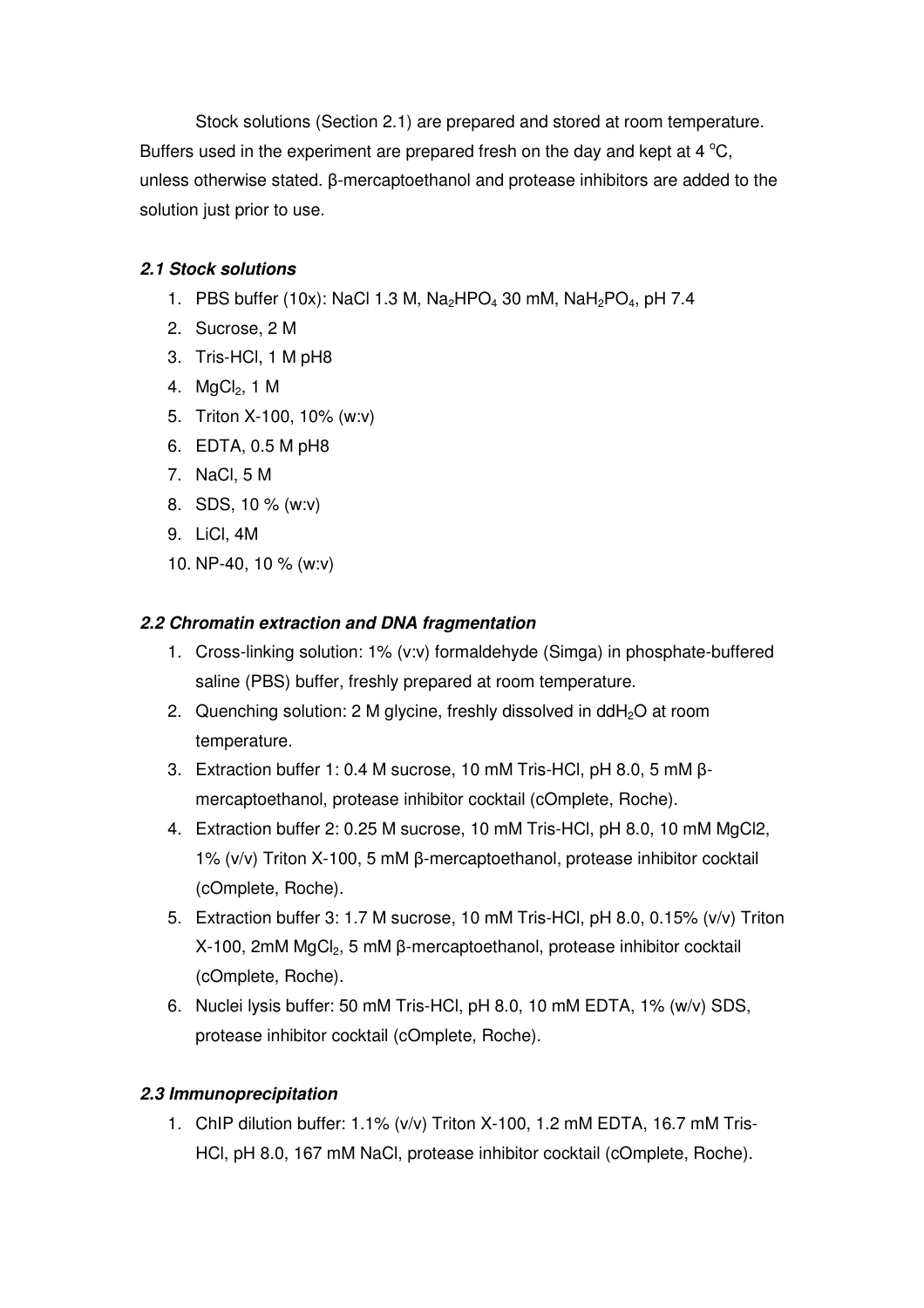- 2. Antibodies against specific histone modifications **(9)** and no antibody control. We use rabbit polyclonal antibody anti-H3K27me3 (Millipore, 07-449, recently discontinued and replaced by 17-622) to detect H3K27me3, and rabbit polyclonal antibody anti-H3 (Abcam, ab1791) to detect H3 (see **Note 1**). For these rabbit polyclonal antibodies, rabbit IgG (Millipore) is used as the mock control.
- 3. Dynabeads protein A (Invitrogen) and magnet (see **Note 2**).
- 4. Low salt wash buffer: 150 mM NaCl, 0.1% (w/v) SDS, 1% (v/v) Triton X-100, 2 mM EDTA, 20 mM Tris-HCl, pH 8.0.
- 5. High salt wash buffer: 500 mM NaCl, 0.1% (w/v) SDS, 1% (v/v) Triton X-100, 2 mM EDTA, 20 mM Tris-HCl, pH 8.0.
- 6. LiCl wash buffer: 0.25 M LiCl, 1% (v/v) NP-40, 1% (w/v) sodium deoxycholate, 1 mM EDTA, 10 mM Tris-HCl, pH 8.0.
- 7. TE buffer: 10 mM Tris-HCl, pH 8.0, 1 mM EDTA.
- 8. Elution: 10% (w:v) Chelex 100 resin (BioRad).
- 9. Proteinase K solution: 20 mg/ml Proteinase K (Roche) in water, stored at -20  $^{\circ}C.$

## **2.4 DNA clean-up**

- 1. Phenol/chloroform solution, mixture of phenol, chloroform, isoamyl alcohol in the ratio of  $25:24:1$  ( $v/v/v$ ) (Sigma)
- 2. NaAc, 3 M pH 5.2.
- 3. GlycoBlue (Ambion)
- 4. Ethanol, absolute and 75 % (v:v).

### **2.5 Quantitative PCR (qPCR)**

SYBR Green qPCR mix (Roche) and LightCycler 480 II Instrument (Roche), or an alternative quantification system.

### **3. Methods**

The work flow for ChIP is illustrated in Figure 1. The whole procedure can be performed within two days, Day 1 for formaldehyde cross-linking, chromatin extraction, DNA fragmentation and immunoprecipitation, and Day 2 for immunoprecipitation washes and quantification. There are possible pausing points, for example after formaldehyde cross-linking and after DNA fragmentation, as mentioned in respective steps below.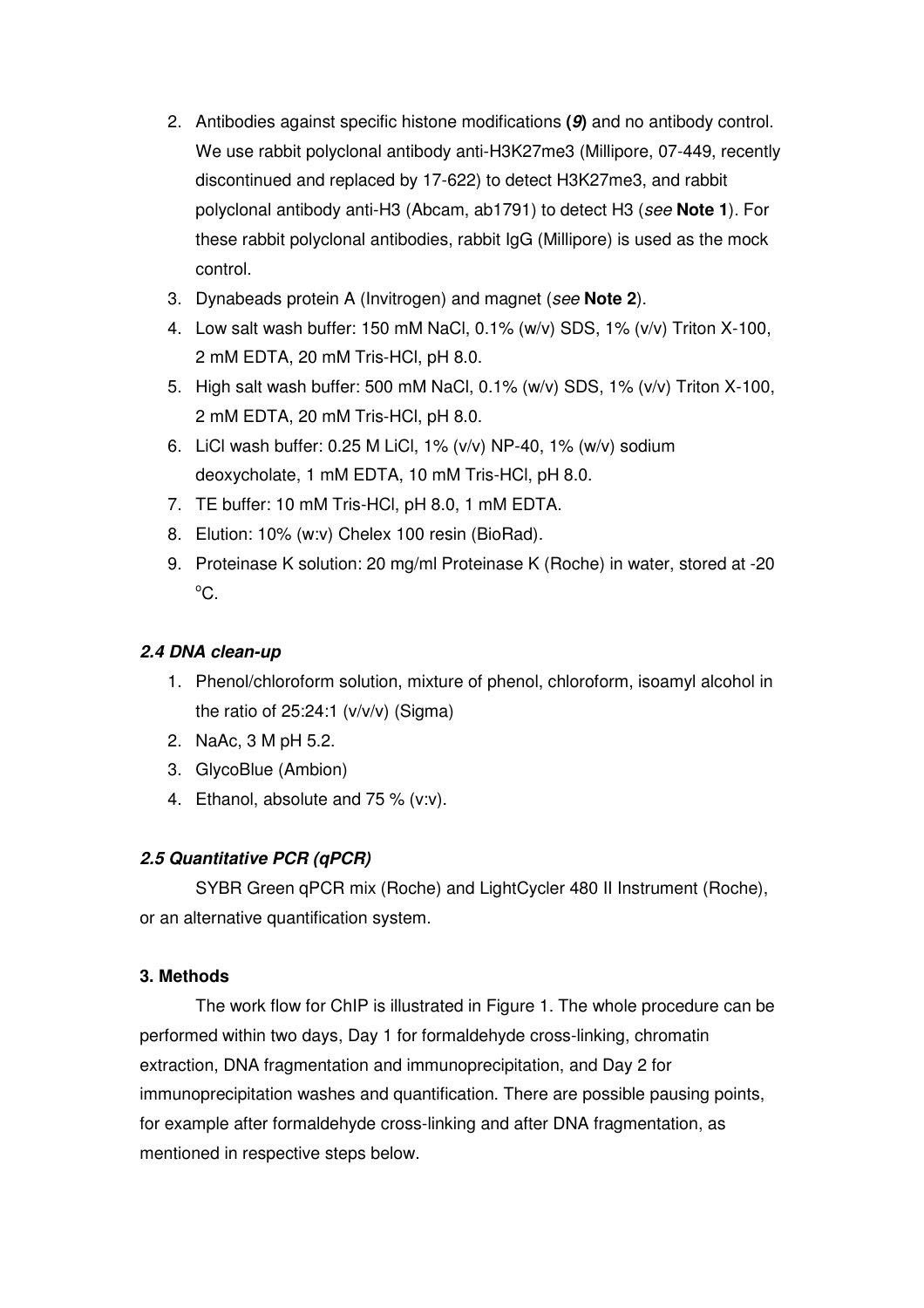## **3.1 Plant growth and formaldehyde cross-linking**

- 1. Plant materials are grown on media or compost under desirable conditions. If grown on nutrient media, we recommend Murashige and Skoog (MS) minus glucose as this limits bacterial growth.
- 2. Harvest 1-2 g plant materials in a 50 ml Falcon tube (see **Note 3**).
- 3. Rinse plant material twice in ddH2O and remove water throughout after the second rinse.
- 4. Submerge plant materials in 37 ml of cross-linking solution. Stuff the tube with nylon mesh to keep plants immersed in the buffer. Vacuum infiltrate at room temperature for three times, 5 min each time and release vacuum in between to allow buffer penetrating plant tissues. Shake desiccator slightly to remove air bubbles. At this stage, seedlings should appear 'water-soaked' or translucent (see **Note 4**)
- 5. Stop the cross-linking by addition of glycine quenching solution to a final concentration of 0.125 M (2.5 ml of 2 M stock into 37 ml of cross-linking buffer) and application of vacuum for additional 5 min.
- 6. Rinse off formaldehyde with 40 ml dd $H_2O$  for at least three times.
- 7. Remove water as thoroughly as possible by placing seedlings on a paper towel before freezing in liquid nitrogen. At this stage cross-linked material can be either stored at -80  $^{\circ}$ C for up to several months or processed further for chromatin extraction.

## **3.2 Chromatin Extraction and DNA Fragmentation**

All steps in this and the following Section 3.3 are carried out at 4  $^{\circ}$ C. Refrigerator centrifuges and motors are pre-cooled to 4  $^{\circ}$ C.

- 1. Grind plant materials in liquid nitrogen to a fine powder.
- 2. Resuspend the powder in 30 ml extraction buffer 1 in a 50 ml Falcon tube. Vortex immediately to mix and incubate for 5 min or until solution is homogenous. Make sure there is the volume of the buffer is more than five times more than that of the powder.
- 3. Filter the solution through a double layer of Miracloth into a new, ice-cold 50 ml Falcon tube. Repeat until solution is clear.
- 4. Spin the filtered solution for 20 min at 2880 g at 4  $^{\circ}$ C.
- 5. Gently remove supernatant and resuspend the pellet in 1 ml of extraction buffer 2.
- 6. Transfer the solution to 1.5 ml Eppendorf tube.
- 7. Centrifuge at 12000 g for 10 min at 4  $^{\circ}$ C.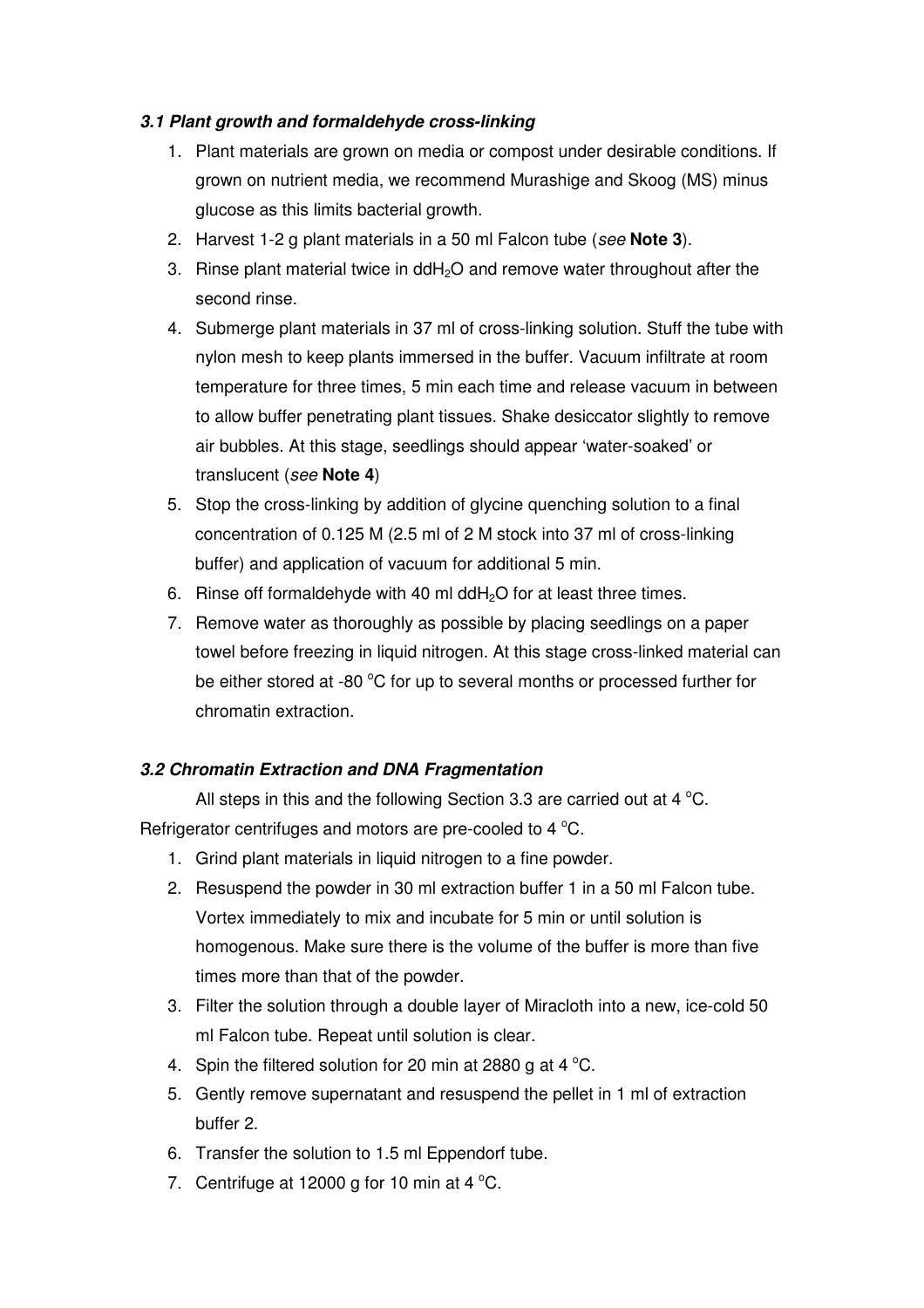- 8. Remove the supernatant and resuspend pellet in 300 µl of extraction buffer 3.
- 9. Overlay the resuspended pellet onto 900 µl of extraction buffer 3 in a fresh 1.5 ml Eppendorf tube.
- 10. Spin for 45 min to 1 h at 16000 g.
- 11. Remove the supernatant and resuspend the chromatin pellet in a DNA LoBind tube (Eppendorf) with 320 µl of nuclei lysis buffer by pipetting up and down. From this point on, DNA LoBind tubes or similar products are used to reduce sample-to-surface binding.

Check point: save a 10 µl aliquot representing 'unsheared' chromatin) for later examination.

- 12. Once resuspended, sonicate the chromatin solution for 3 times, 5 min each time (30 sec on/off intervals) at the 'Low' setting using BioRupter (Diagenode) according to manufacturer's instructions (see **Note 5**). In between runs, cool the water bath by adding more ice and correcting the water level if necessary. This fragments DNA into manageable sizes, usually ranging from 200 – 800 bp and centering at 500 bp (see Check point below).
- 13. The sonicated chromatin solution can be frozen in liquid nitrogen and stored at -80 °C or processed further for immunoprecipitation.
- 14. Spin the sonicated chromatin suspension for 5 min at 16000 g to pellet debris. Check point: save a 10 µl aliquot representing 'sheared' chromatin, together with 'unsheared' chromatin' taken from step 11, to assess sonication efficiency (see **Note 6**, Figure 2).

## **3.3 Immunoprecipitation (IP)**

- 1. Prepare Dynabeads proein A magnetic beads. Use 15 µl beads per IP, one tube for the mock control, one tube for each antibody. Use 4 ug of anti-H3k27me3 antibody per H3K27me3 IP and 3 µg of anti-H3 antibody per H3 IP (see **Note 7**).
- 2. Wash beads three times in ChIP dilution buffer. Let beads attach to the magnet and discard buffer. Add antibody and incubate in 50 µl ChIP dilution buffer for 1 h (see **Note 8**).
- 3. Wash prepared antibody coated beads three times with ChIP dilution buffer.
- 4. Take 10% volume of the chromatin solution (usually 30 µl) as input control. The input control samples need to be processed for DNA recovery as described in Section 3.4.
- 5. Transfer the remaining chromatin solution (270 µl) into a Falcon tube and dilute 10 times with ChIP dilution buffer, to dilute the 1% SDS to 0.1%.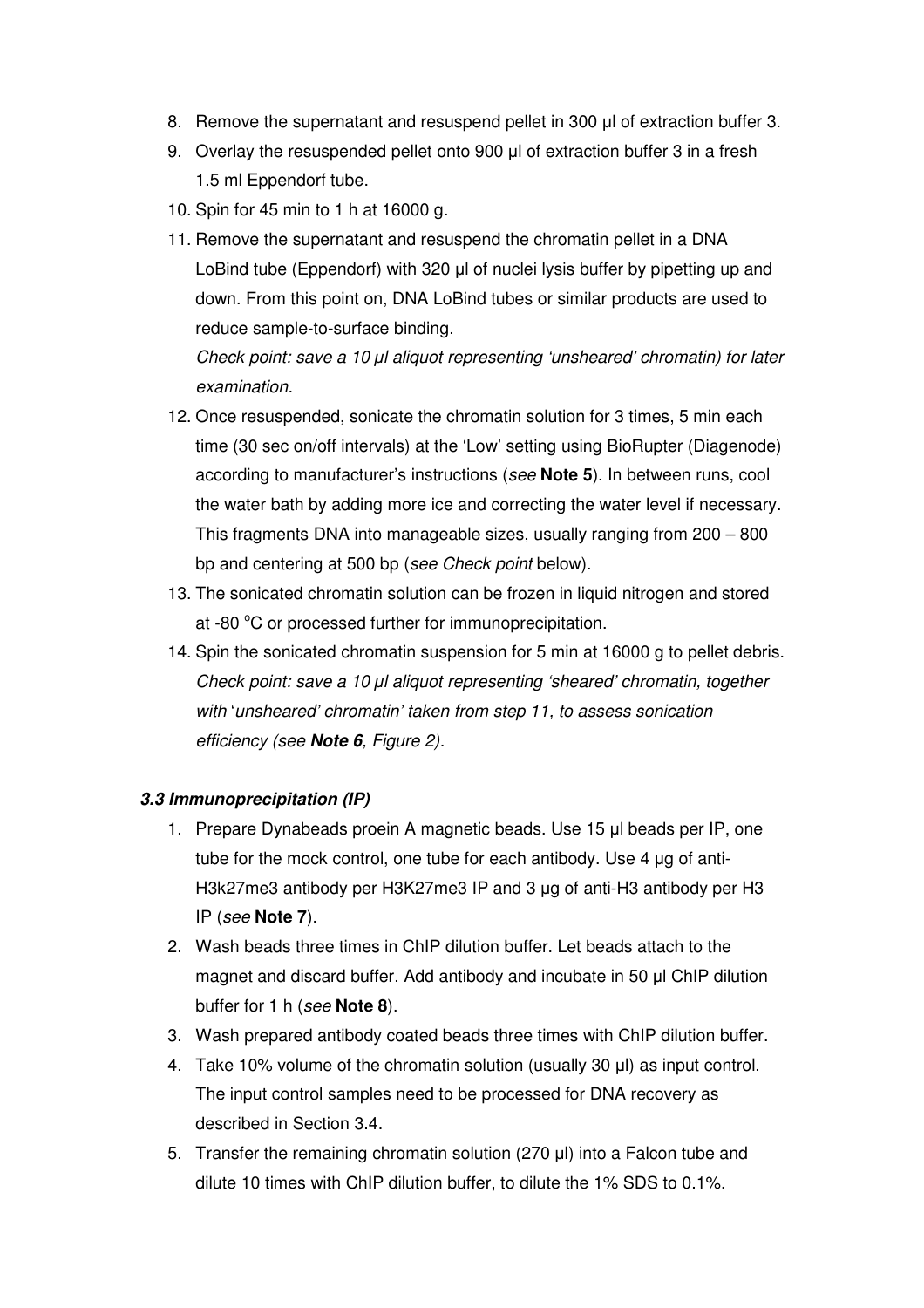- 6. Add 900 µl diluted chromatin solution to each tube with antibody coated beads, mock control, H3K27me3 IP and H3 IP respectively, and incubate rotating overnight or at least 2.5 hrs.
- 7. Apply following washes, 1 ml of wash buffer per IP sample (see **Note 9**). Attach beads to magnet after each wash to collect beads and discard supernatant.
	- a. Low salt wash buffer, 2 washes, 5min each
	- b. High salt wash buffer, 1 wash, 5min
	- c. LiCl wash buffer, 1 wash, 5 min
	- d. TE buffer, 2 washes, 5 min each
- 8. During the last TE wash, transfer the beads to a new LoBind tube to further lower background (optional).
- 9. After the final TE wash, remove TE buffer thoroughly. Carry out the following step immediately.

### **3.4 DNA Recovery and Clean-up**

- 1. Elute immune complexes by adding 100 µl 10% Chelex resin and incubating at 95 $\degree$ C, 1300 rpm for 10 min. Input samples, taken from step 4 Section 3.3, need to be treated the same way from this step onwards to recover DNA (see **Note 10**).
- 2. Cool on ice and collect contents by brief spin. Add 2 µl Proteinase K solution and incubate at 50  $^{\circ}$ C for 30 min to digest proteins.
- 3. Boil for another 10 min at 95 $\degree$ C, 1300 rpm.
- 4. Brief spin to collect contents. Add ddH<sub>2</sub>O to the sample to make up the volume to 500 µl. Spin and transfer supernatant to a new LoBind tube.
- 5. Use phenol-chloroform extraction to remove protein (see **Note 11**). Precipitate DNA with 1/10 v NaAc, 2 µl GlycoBlue and 2v absolute ethanol. Spin at top speed to pellet DNA and wash with 75% ethanol. Pellet DNA again after each wash by centrifugation at top speed for 3 min. Air dry DNA pellet and resuspend in ddH<sub>2</sub>O for qPCR. Input samples can be further diluted 2-10 times to obtain similar concentration of DNA as the IP samples. DNA resuspension volume can be adjusted according to the subsequent assays.

### **3.5 Quantification and normalisation**

The ChIPped DNA is quantified in qPCR reactions to examine enrichment of target sequences. Primers are designed using Primer3Plus **(10)** to cover sequences of interests and controls. Raw data from qPCR reactions are analysed using the 2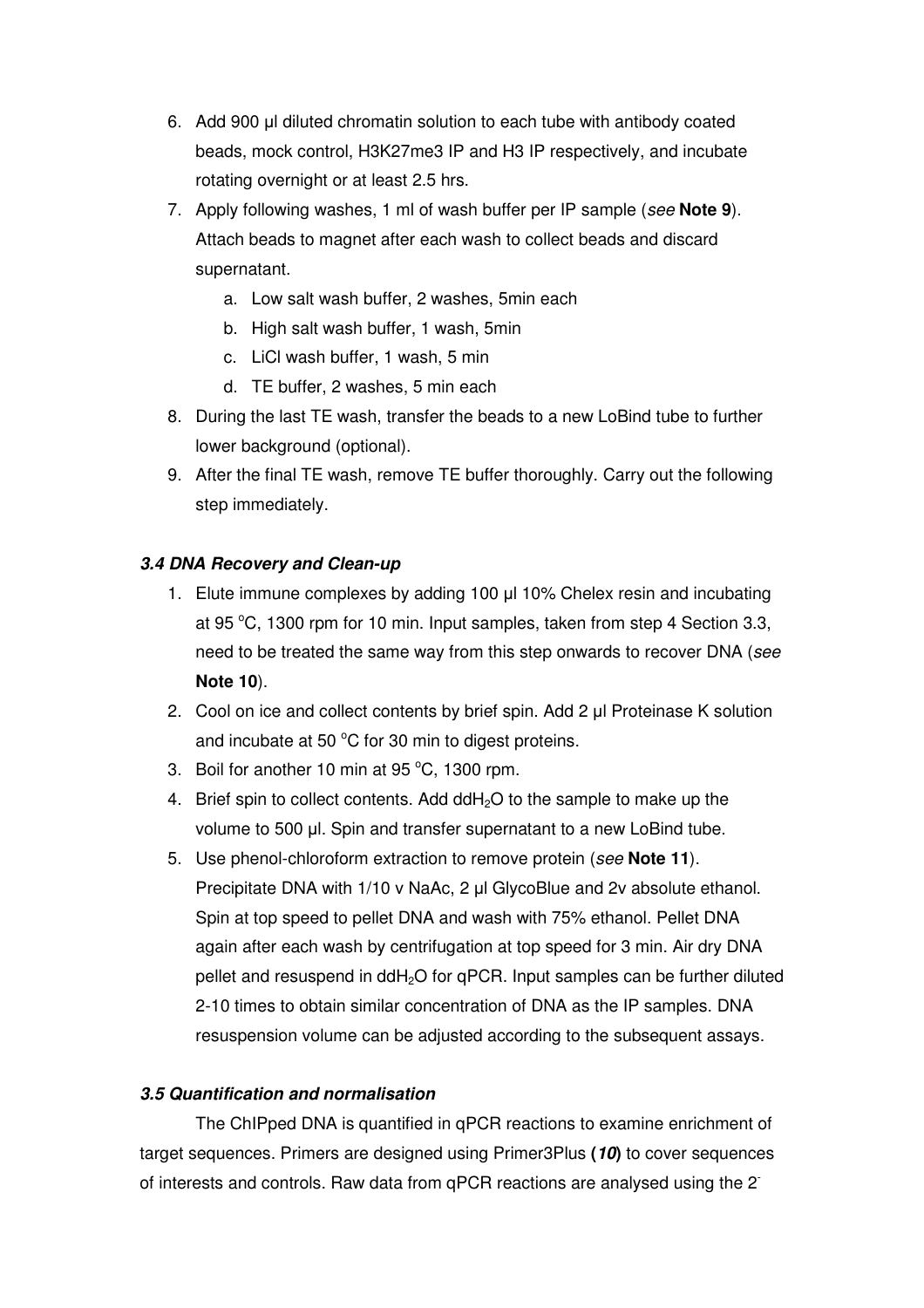$[Delta][Delta]$ <sub>C</sub><sub>T</sub> analysis method (11). Data are represented as fold enrichment to the mock control (usually used for protein-DNA binding but not histone modifications), percentage of input, (ChIP H3K27me3/Input) \*100%, or enrichment per nucleosome, (ChIP H3K27me3/ChIP H3) \*100% (Figure 3a).

The enrichment of a certain histone modification at a specific locus can be expressed in relation to a reference sequence, an internal control. This normalisation is particularly relevant when comparing across different treatments and experiments, in which case variations between experiments need to be taken into account. The normalisation can be calculated as

(Target sequence H3K27me3 / control sequence H3K27me3) \*100%,

or

[(Target sequence H3K27me3/H3) / (control sequence H3K27me3/H3)] \*100% (Figure 3b).

In the case of H3K27me3, as it's been mapped across the Arabidopsis genome **(12)**, loci constantly covered with high levels of H3K27me3 can be used as positive internal controls, e.g. SHOOT MERISTEMLESS (STM), or AGAMOUS (AG) **(13)**. Loci with low levels of H3K27me3 can be used as a negative internal control, e.g. ACTIN **(14)**.

## **4. Notes**

- 1. There are commercially available, ChIP tested antibodies against histone modifications **(9)**. New antibodies need to be tested for ChIP with controls. There is no guarantee that antibodies which work in other applications, for example western blotting, would definitely work in ChIP.
- 2. Magnetic beads (for example Dynabeads from Invitrogen) have advantages over agarose beads. Magnetic beads are collected gently by placing in a magnetic field, with no columns or centrifugations involved. There is no bad volume remaining after each wash, which helps reduce background.
- 3. Mature plant tissue contains a high proportion of vacuole to cytoplasm, extensive secondary thickening and complex cell walls. These properties could significantly reduce efficiency of nuclei extraction so we recommend using young tissue if possible.
- 4. This is one of the key steps in ChIP. When working with a different type of tissue or plant species, cross-linking should be optimised to best preserve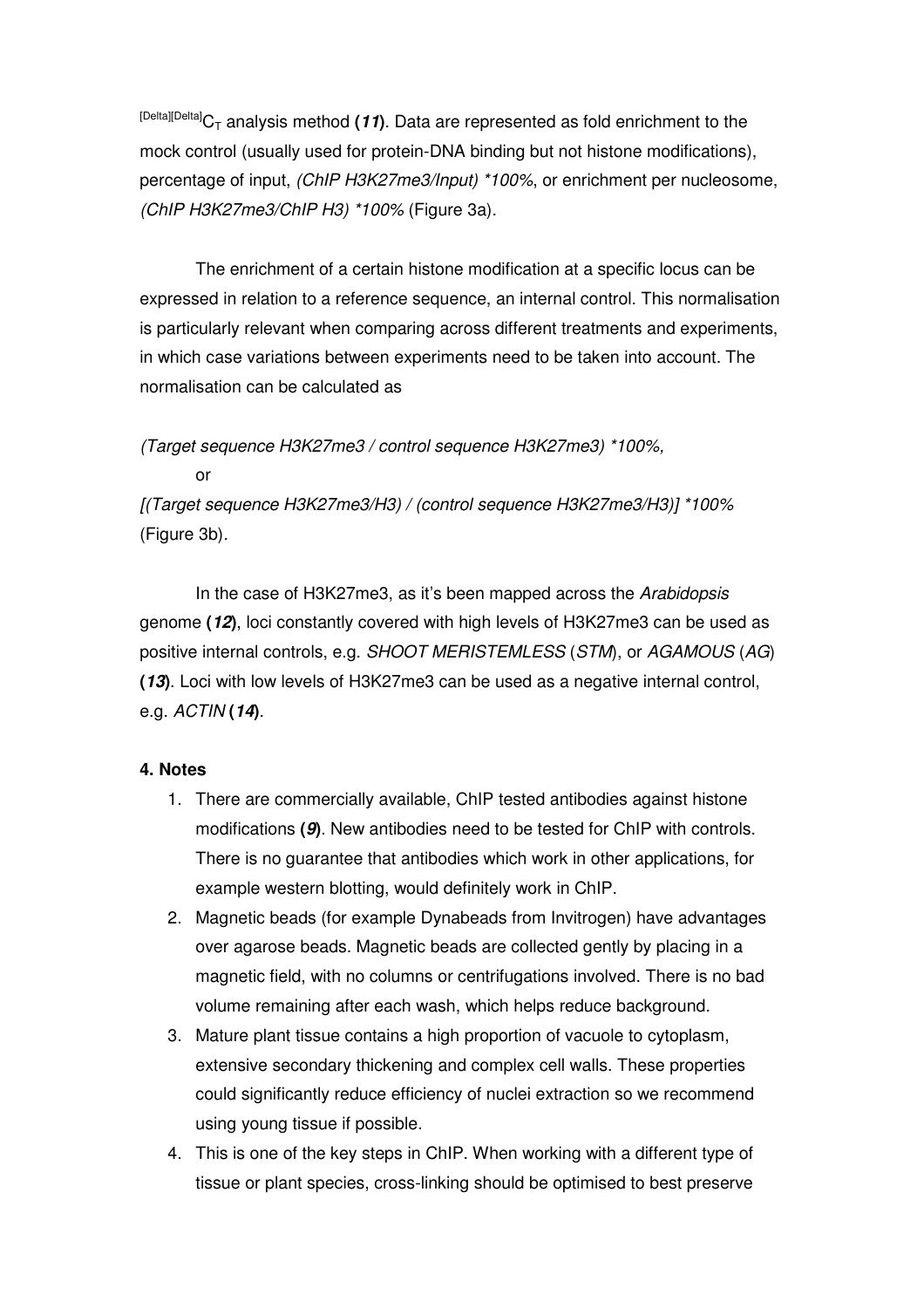chromatin structure and yet not to make the subsequent reverse cross-linking too difficult. Optimisation of cross-linking was described by Haring et al. (2007) **(6)**. In brief, after cross-linking, extract chromatin as described in Section 3.2 steps 1-11, take an aliquot (e.g. 10 µl) to extract free DNA using phenol-chloroform solution. Take another aliquot and reverse cross-linking as described in Section 3.4 to recover DNA. Run both samples on agarose gel to check cross-linking and reverse cross-linking efficiency. Be aware that there will still be free DNA with harsh cross-linking conditions; this 'open' chromatin with a loss of nucleosome is typically at genomic loci that are actively transcribed **(15)**.

- 5. The purpose of sonication is to shear DNA into manageable sizes. This can be achieved using water bath, e.g. BioRupter (Diagenode), or probe based sonication device. Sample needs to be kept ice cold, and rested on ice in between pulses. At this stage, chromatin solution can be viscous. Ensure there are no air bubbles in the samples. If using a probe based sonicator, the amplitude setting and duration are subjective and may vary between each application.
- 6. The 'sheared' and 'unsheared' chromatin samples are processed to recover DNA as described in Section 3.4 'DNA Recovery and Clean-up', treat with RNase to remove RNA and run on 1.5% agarose gel to check sonication efficiency. DNA fragmentation needs to be optimised when first time working on a different biological sample.
- 7. The amount of antibody used in one assay is usually recommended by its manufacturer, typically 1-10 µg. Concentrations of antibody in each batch may vary.
- 8. Binding reaction volume can be adjusted according to manufacturer's instructions. Excessive antibodies are washed away during the subsequent washes with ChIP dilution buffer.
- 9. In our experience these wash steps generally work fine for histone ChIP. If concern rises regarding weaker antibody-antigen binding and loss of ChIP signal, some steps, for example the high salt wash, can be skipped or salt concentration can be reduced. In contrast, if background level is high, wash steps can be repeated to reduce non-specific binding. For histone ChIP, due to its abundance, the signal-to-noise ratio is usually more satisfactory, compared to transcription factor ChIPs.
- 10. Chelex-100 resin is a quick way to reverse cross-linking **(8)**. Alternatively, it can be achieved by elution of bead-bound complexes using elution buffer (1%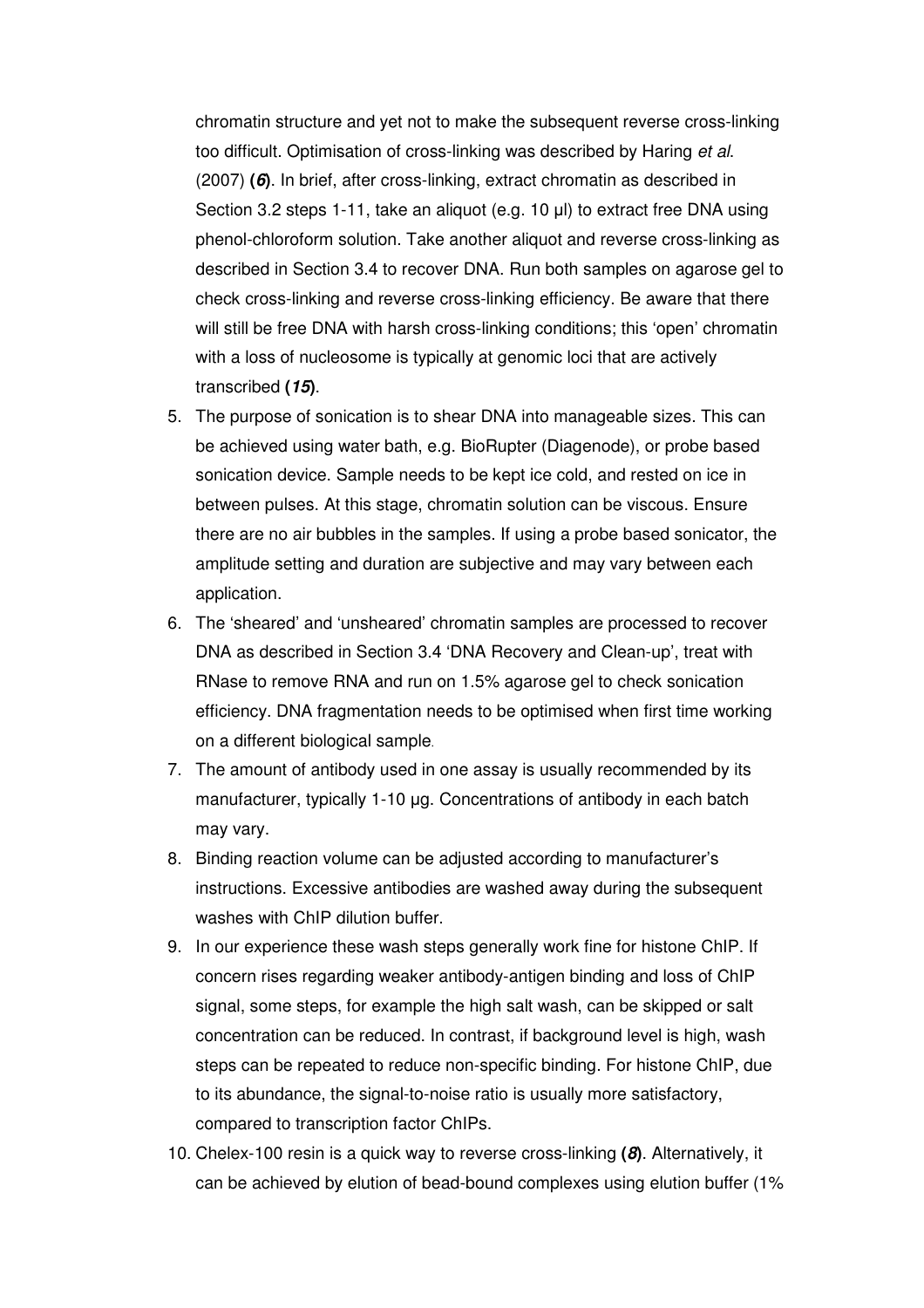[w/v] SDS, 0.1 M NaHCO<sub>3</sub>, incubation at 65  $^{\circ}$ C for 15 min), followed by high salt (addition of NaCl to a final concentration of 0.2 M) reverse cross-linking at 65 °C for at least 4 hrs.

11. Protein in the sample is digested by proteinase K in previous steps. However we find that traces of protein left in the sample, especially in input samples, may interfere with ChIP quantification. Protein can be further removed from the sample by phenol-chloroform extraction. In the previous step,  $ddH<sub>2</sub>O$  is added to the sample to increase the volume so that it is easy to take up the supernatant. An alternative, non-toxic method is to use resin that collects protein, for example StrataClean resin (Stratagene). ChIPped DNA is then precipitated and resuspended in a desirable volume. It can also be purified using commercially available PCR clean-up kits that collect both singlestranded and double-stranded DNA.

## **5. References**

- 1. Margueron, R., and Reinberg, D. (2010) Chromatin structure and the inheritance of epigenetic information, Nat Rev Genet **11**, 285-296.
- 2. Turner, B. M. (2007) Defining an epigenetic code, Nat Cell Biol **9**, 2-6.
- 3. Lippman, Z., May, B., Yordan, C., Singer, T., and Martienssen, R. (2003) Distinct mechanisms determine transposon inheritance and methylation via small interfering RNA and histone modification, PLoS Biol **1**, E67.
- 4. Bastow, R., Mylne, J. S., Lister, C., Lippman, Z., Martienssen, R. A., and Dean, C. (2004) Vernalization requires epigenetic silencing of FLC by histone methylation, Nature **427**, 164-167.
- 5. De Lucia, F., Crevillen, P., Jones, A. M., Greb, T., and Dean, C. (2008) A PHD-Polycomb repressive complex 2 triggers the epigenetic silencing of FLC during vernalization, Proc Natl Acad Sci U S A **105**, 16831-16836.
- 6. Haring, M., Offermann, S., Danker, T., Horst, I., Peterhansel, C., and Stam, M. (2007) Chromatin immunoprecipitation: optimization, quantitative analysis and data normalization, Plant Methods **3**, 11.
- 7. Ricardi, M., Gonzalez, R., and Iusem, N. (2010) Protocol: fine-tuning of a Chromatin Immunoprecipitation (ChIP) protocol in tomato, Plant Methods **6**, 11.
- 8. Nelson, J. D., Denisenko, O., Sova, P., and Bomsztyk, K. (2006) Fast chromatin immunoprecipitation assay, Nucleic Acids Research **34**, e2.
- 9. Egelhofer, T. A., Minoda, A., Klugman, S., Lee, K., Kolasinska-Zwierz, P., Alekseyenko, A. A., Cheung, M.-S., Day, D. S., Gadel, S., Gorchakov, A. A., Gu, T., Kharchenko, P. V., Kuan, S., Latorre, I., Linder-Basso, D., Luu, Y., Ngo, Q., Perry, M., Rechtsteiner, A., Riddle, N. C., Schwartz, Y. B., Shanower, G. A., Vielle, A., Ahringer, J., Elgin, S. C. R., Kuroda, M. I., Pirrotta, V., Ren, B., Strome, S., Park, P. J., Karpen, G. H., Hawkins, R. D., and Lieb, J. D. (2010) An assessment of histone-modification antibody quality, Nat Struct Mol Biol **advance online publication**.
- 10. Rozen, S., and Skaletsky, H. (2000) Primer3 on the WWW for general users and for biologist programmers., Methods Mol Biol **132**, 365-386.